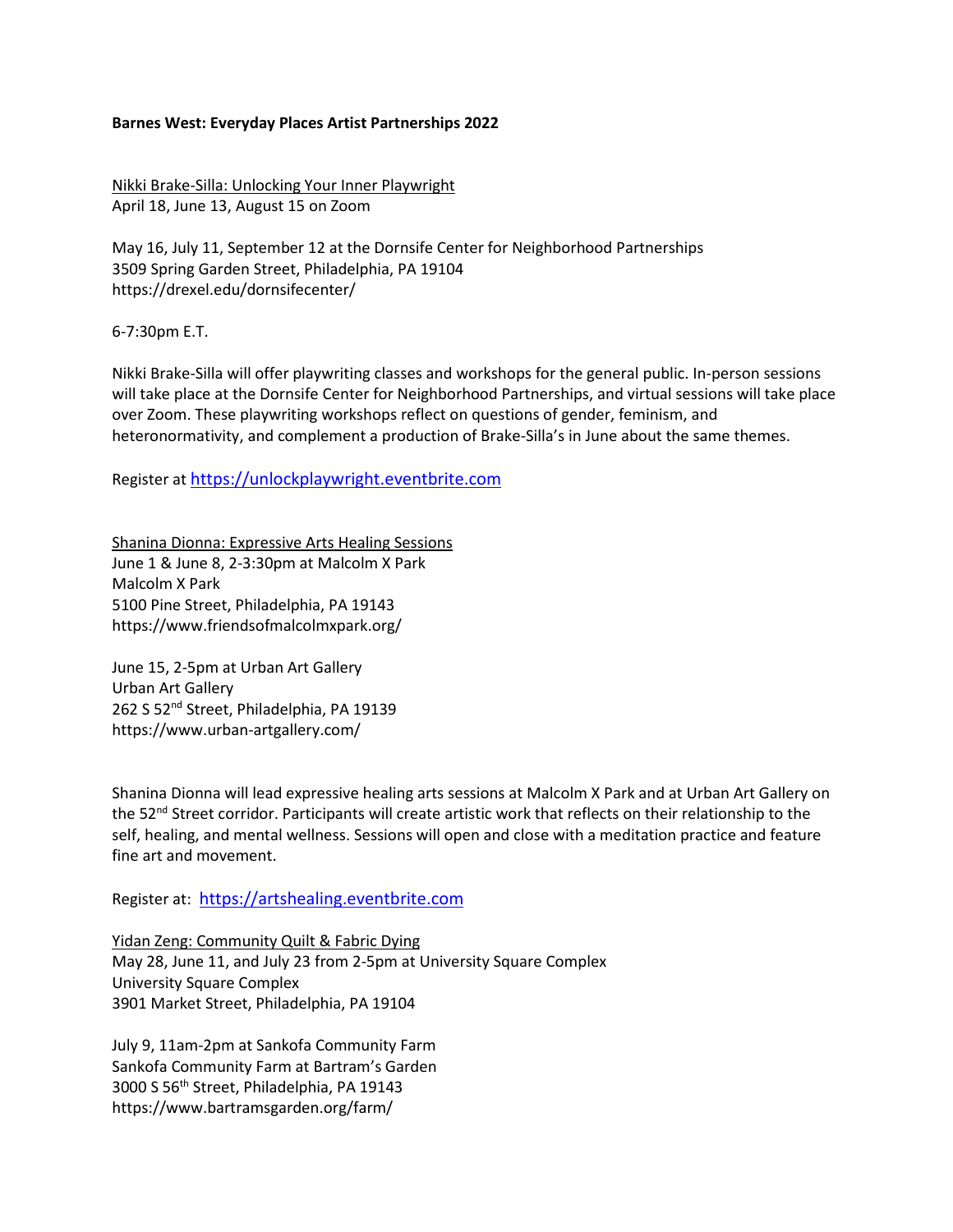Yidan Zeng will lead community quilting and dyeing sessions at University Square Complex, with collaboration from Sankofa Community Farm and Golden Dragon restaurant. Zeng will facilitate handdyeing sessions of fabric swatches from food scraps, working with participants to design and create their patches for a community quilt. Conversations will focus on how we build positive relationships with our neighbors, with an explicit invitation for historical tensions between Black and AAPI communities to inform the work at University Square Complex.

Register at: [https://cooking4color.eventbrite.com](https://cooking4color.eventbrite.com/)

Anssumane Silla: African Dance Class with Live Drumming & Singing June  $12^{th}$ , July  $10^{th}$ , and August  $14^{th}$  at Clark Park Clark Park 4300-4398 Baltimore Ave, Philadelphia, PA 19104 https://www.friendsofclarkpark.org/

3-4:30pm

Anssumane Silla will offer free, public drumming & dancing sessions in Clark Park during the summer months in 2022. Drumming & dancing sessions will emphasize the ways in which music and movement have a positive impact on our mental health and wellness, hope, and healing.

Register at: [https://africandanceatclarkpark.eventbrite.com](https://africandanceatclarkpark.eventbrite.com/)

Gigi McGraw: CommuniTree Archival Project July 30th from 12-3pm August 13, August 27, September 10, September 24 from 1-4pm September 30, 3-6pm All sessions at New Africa Center

Gigi McGraw will create a community archival piece with New Africa Center's network, building a papiermache tree (the CommuniTree) with participants that they will decorate with leaves that respond to questions about gentrification, history, and community. The piece will be accompanied by a gallery of archival photographs and neighborhood photographs and filmed interviews with participants.

New Africa Center 4243 Lancaster Ave, Philadelphia, PA 19104 http://www.newafricacenter.com/

Jaime Wiesner and Joanna Booth: Screen-Printing for Youth May through August at Mantua Civic Association (dates TBC)

The only project specifically geared towards youth participants, creative partners Jaime Wiesner and Joanna Booth will work with Mantua Civic Association youth to create a community quilt reflecting on the themes of caring for community. The quilt will be made up of cloth panels, decorated and printed on